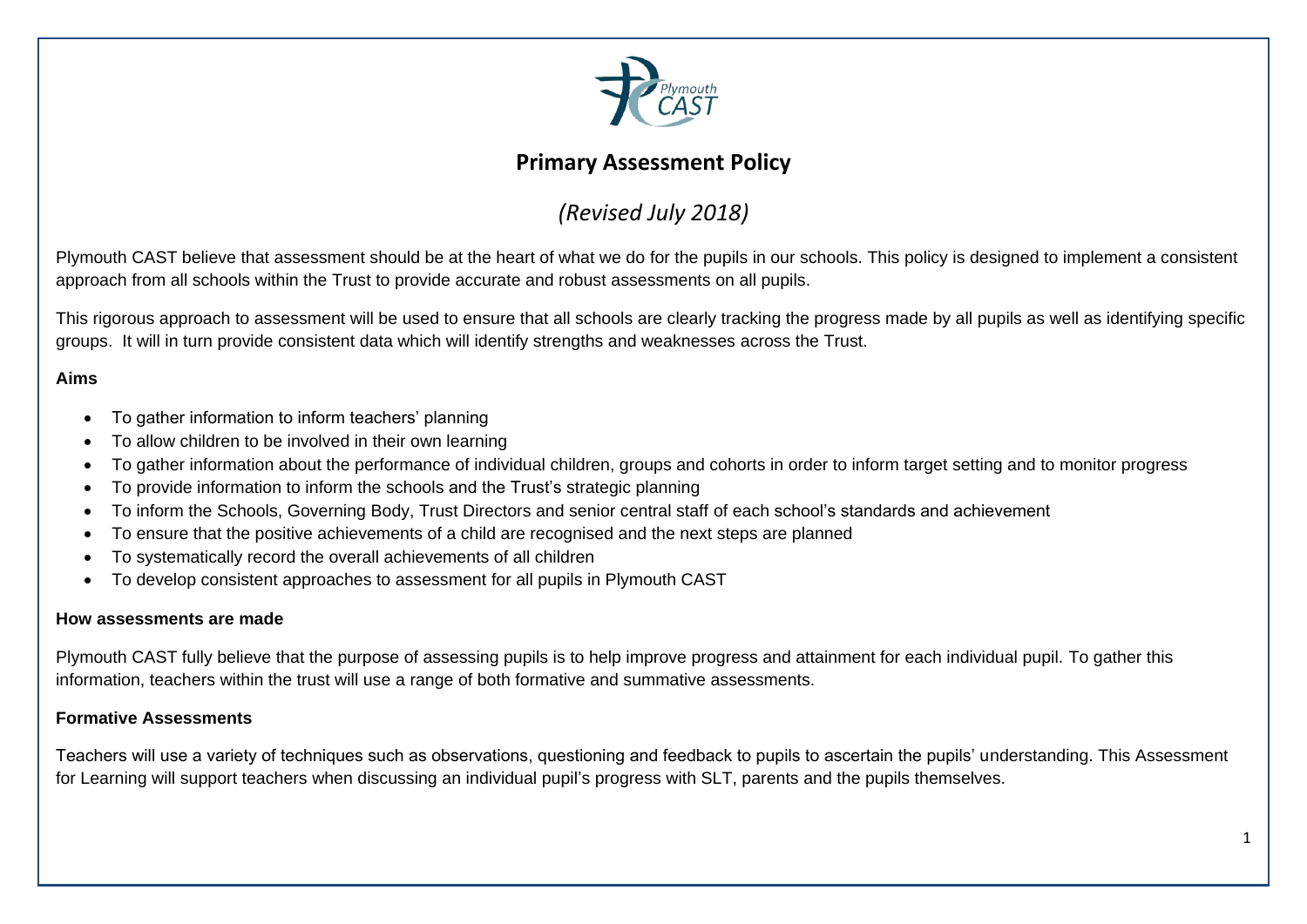Plymouth CAST place great value in the quality of feedback given to pupils. Each school must have their own marking and feedback policy, which has been ratified by their LGB. The underpinning philosophy is that feedback to pupils is personalised and tailored to challenge each individual in order for all pupils to make progress.

Feedback comes in many different forms from verbal feedback, marking comments, and 'next steps' in pupils' books. It is important to us that all of these assessments help to build a picture of a pupil's understanding and how/what to plan next in order to make progress.

### **Summative Assessments**

Every primary school will test pupils for Reading and Maths in all year groups from Year 1 to Year 6 using PIRA & PUMA tests. These tests will happen three times across the year. The data from these assessments must be uploaded to Target Tracker, no later than the data submission dates in Appendix 1.

Across CAST PIRA and PUMA tests are used for all children Y1-Y6, the access arrangements should be administered in line with KS1 and KS2 SATS administration guidance. All schools should analyse PIRA and PUMA results with the Rising Stars analysis tool to inform teachers and leaders of their next steps. Standardised scores should be used in conjunction with teacher assessment to inform the 'step' judgement for that term. For example:

| Working below ARE    | -95     |
|----------------------|---------|
| Just below           | 96-99   |
| @ARE                 | 100-104 |
| Secure               | 105-109 |
| <b>Greater Depth</b> | $110+$  |

The results of the summative assessments, once uploaded to Target Tracker, will be analysed and strengths and weaknesses identified by class teachers, subject leaders, SLT, ESM & DoES across the Trust. Each assessment cycle, (See appendix 2) will result in the presentation of school level data, and Trust wide analysis.

All schools will use Target Tracker to help track progress and attainment. It is paramount that Target Tracker is used appropriately and that it is a tool to inform planning and identify gaps in learning. Teachers MUST still plan from the National Curriculum.

Within Target Tracker CAST KPIs have been identified for every year group to support judgements on children's attainment. These KPIs reflect a summary of key transferrable skills which are used in reasoning and problem solving. Pupils MUST access the whole curriculum in order to be successful.

Generally KPIs will be fully achieved for children working at ARE however where there is discrepancy this will be addressed through the in school monitoring process. For example, a child may have a high standardised score in a test but not all KPIs have been secured.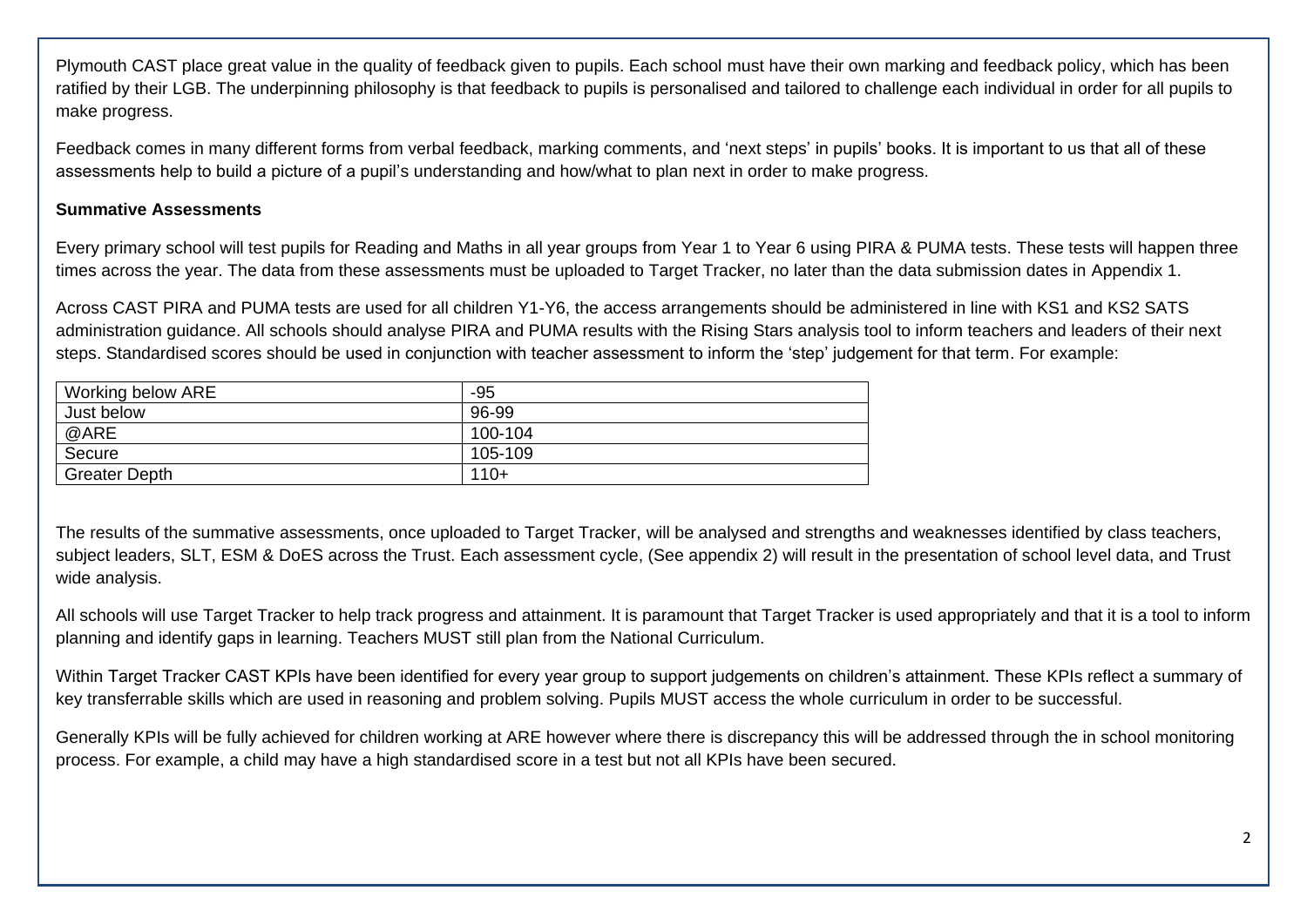If the KPIs are not in line with the overall judgement at the end of any academic year then it must be noted in pupil progress meetings and acted upon to ensure future progress. Performance against KPIs and standardised tests will inform the overall judgement. The question to be asked should always be: how likely is this child to achieve ARE at the end of key stage?

All teachers must submit data three times a year into Target Tracker. The exception to this is Year 1, when the baseline data will be entered into Target Tracker by the end of the second week of September. Dates for these Data drops can be found in Appendix 2.

## **Baseline and Targets**

Baseline data for each group, other than Year 1, is set at the end of the previous academic year. These assessments should be agreed between the previous teacher and the prospective teacher, reviewing evidence and agreeing next year's targets.

**End of KS2 targets are set by senior leaders at the beginning of Year 5 and submitted to the DoES by 30.9.18**. (Please note, these targets are expected to be above national and leaders should be clear of the reasons why if this not the case). These end of KS2 targets will be considered as part of headteachers' appraisal. **As this data has not been collected previously, data will be required for Year 5 and Year 6 in 2018.**

### **Monitoring of Assessment Practice**

#### School level

- Lesson observations, learning walks and book scrutiny to monitor the effectiveness of formative assessment and support moderation of judgements.
- Conduct pupil progress meeting for each class (See appendix 2)

## Trust Level

- Termly Assessment day to collate and analyse data
- **ESM school visits**
- CAST moderation

## **Reporting to parents**

It is each school's responsibility to report the progress of the pupils to parents. There should be a minimum of two opportunities to share pupil progress with parents during the year. Of course schools can do this more frequently if they choose.

Parents should be informed of any gaps their child/ren may have and suggestions of how they can help and support at home. Parents will receive a written report on their child's academic achievements and know where their child is in relation to age related expectation.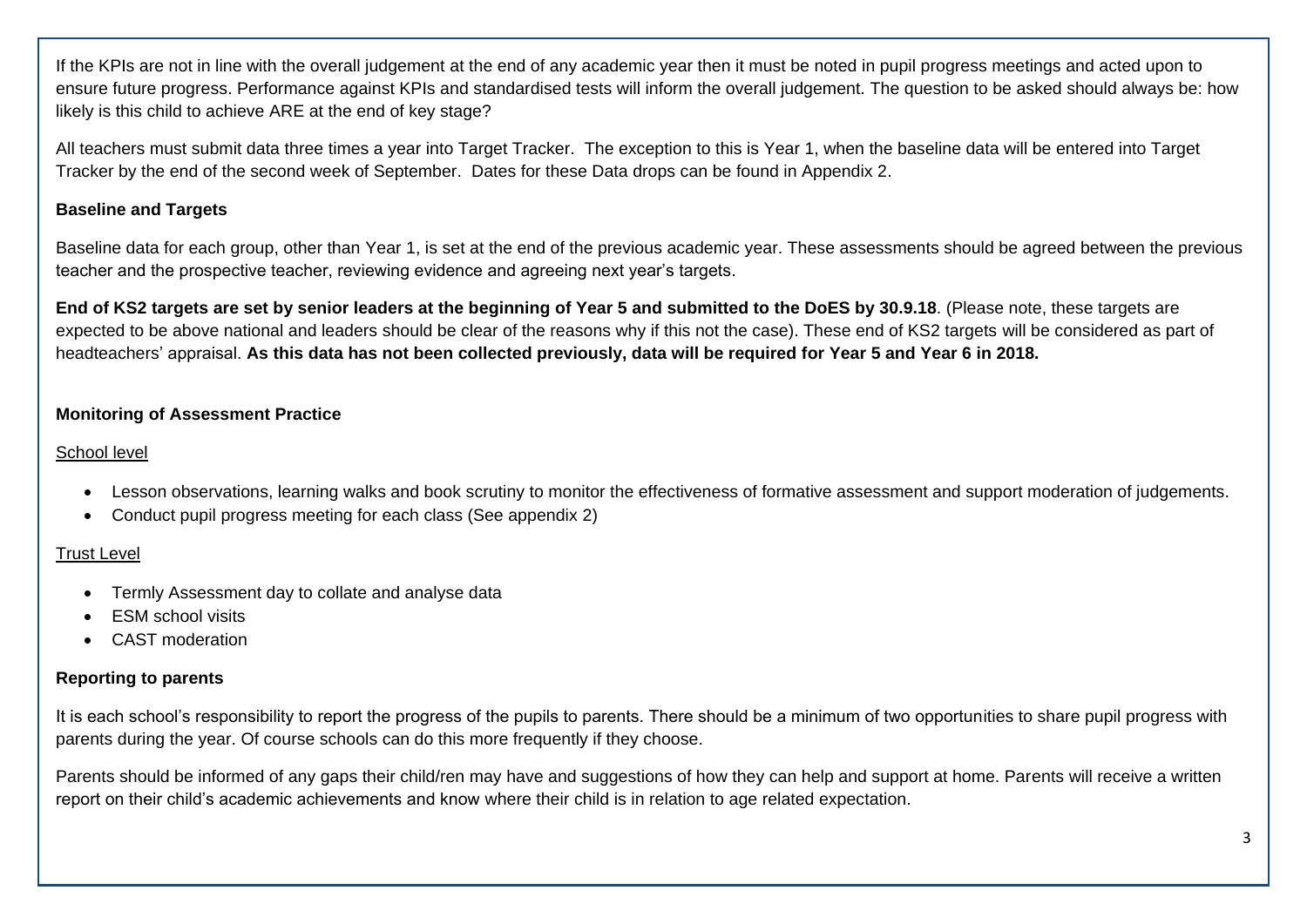### **Importance of Disadvantaged pupils**

The Trust recognises that the progress of disadvantaged pupils is of paramount importance and must form a significant part of any analysis, a part of pupil progress meetings and in information provided to the board.

Disadvantaged pupils do not necessarily have the same support, communication, opportunities and experiences as non-disadvantaged pupils. This means that, when they join the school at the age of 4/5, their skills, knowledge, behaviour and vocabulary can be significantly below that of their peers. This is frequently interpreted as these pupils having a special educational need. Similarly, some pupils who are performing at levels above that of their peers, do so because of the additional support, communication, opportunities and experiences provided in their early years.

Therefore, it is essential that schools identify the potential of each pupil to achieve, rather than their starting point.

For the further detail on Plymouth CAST's approach to disadvantaged pupils, please see Plymouth CAST's Pupil Premium policy.

### **Identification of more able pupils:**

The register of more able pupils should not only be driven by published data but should be derived from schools evaluation of pupils' potential.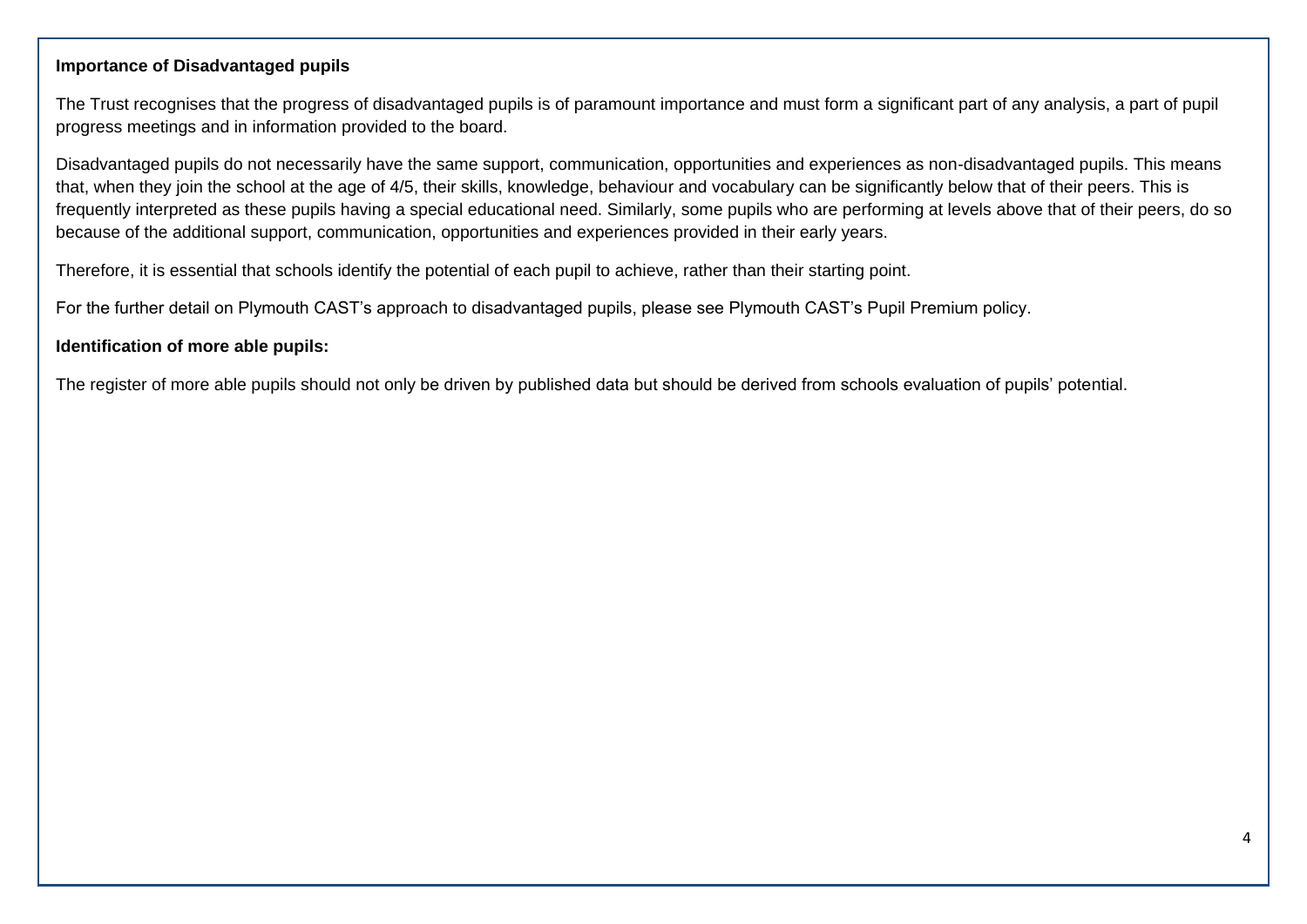# **Appendix 1 – Assessment Cycle**

Every school is required to update their data on TT on a termly basis.

There are three assessment cycles throughout the year. Each school should administer the PIRA/PUMA tests at a point that suits their curriculum delivery, mark the tests and upload the data no later than the deadlines below. The dates for submission are as follows:

#### **Cycle 1:**

Y1 baseline data entered by 21.09.18

End of KS2 targets for Y5 & Y6 submitted by 30.09.18

#### **Cycle 2: Data drop 1**

| W/C 26 <sup>th</sup> November<br>PIRA/PUMA tests |  |
|--------------------------------------------------|--|
|--------------------------------------------------|--|

- Deadline for data: Friday 14<sup>th</sup> December 2018
- **Cycle 3: Data drop 2**
- PIRA/PUMA tests W/C 11<sup>th</sup> March
- Deadline for data: 29<sup>th</sup> March 2019

# **Cycle 4: Data drop 3**

| PIRA/PUMA | W/C 24 <sup>th</sup> June 2019 |
|-----------|--------------------------------|
|           |                                |

Deadline for data: Friday 12<sup>th</sup> July 2019